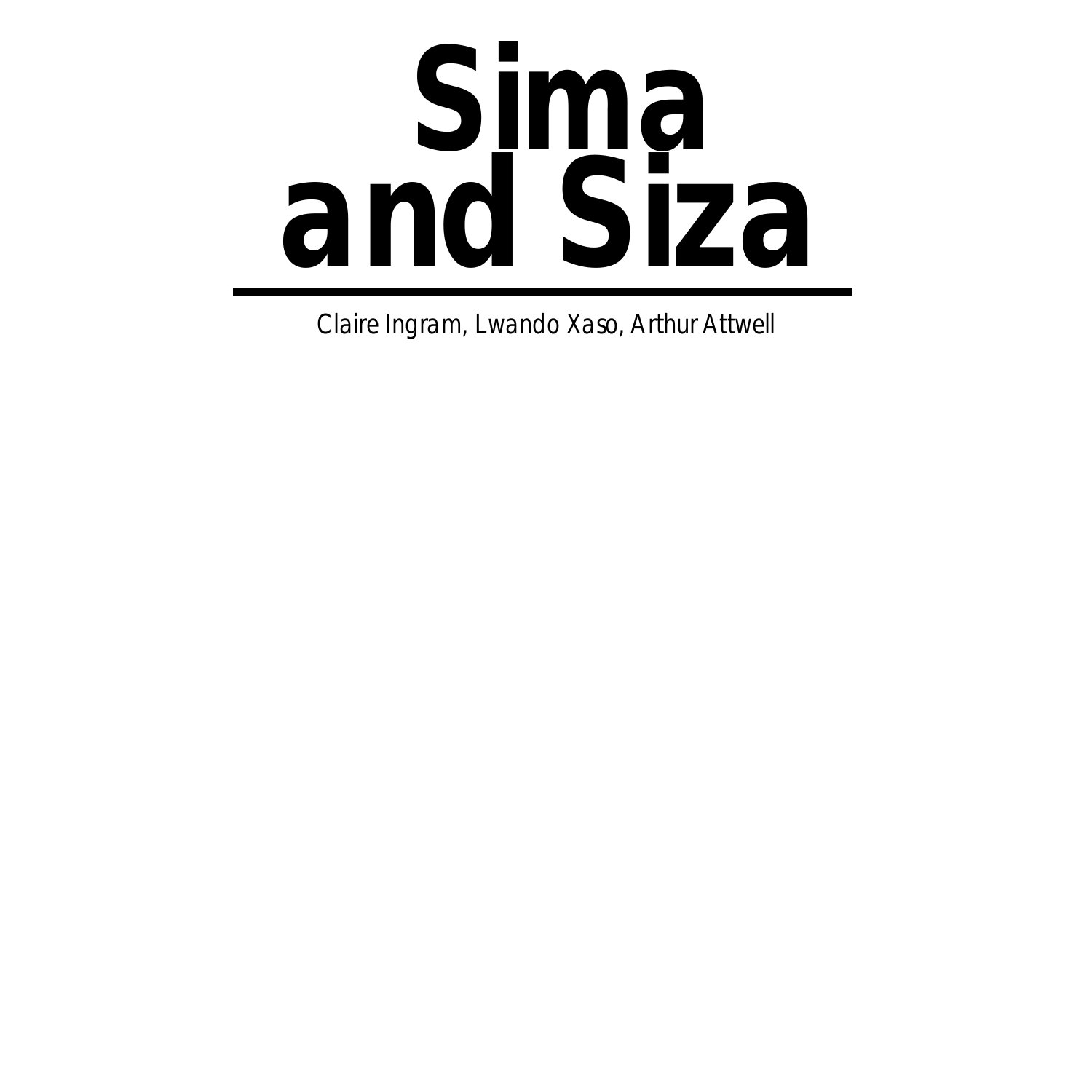# Sima<br>and Siza

This book belongs to

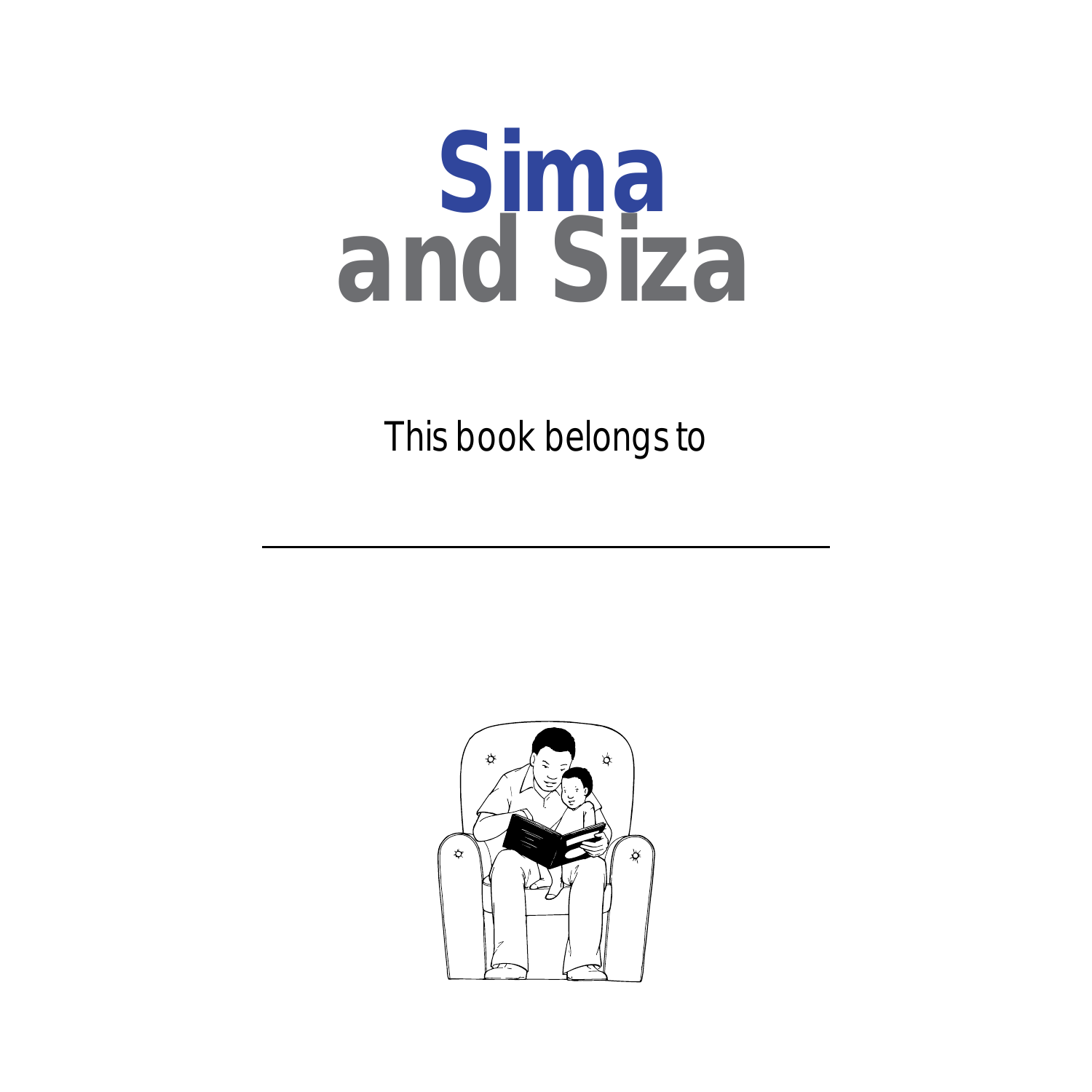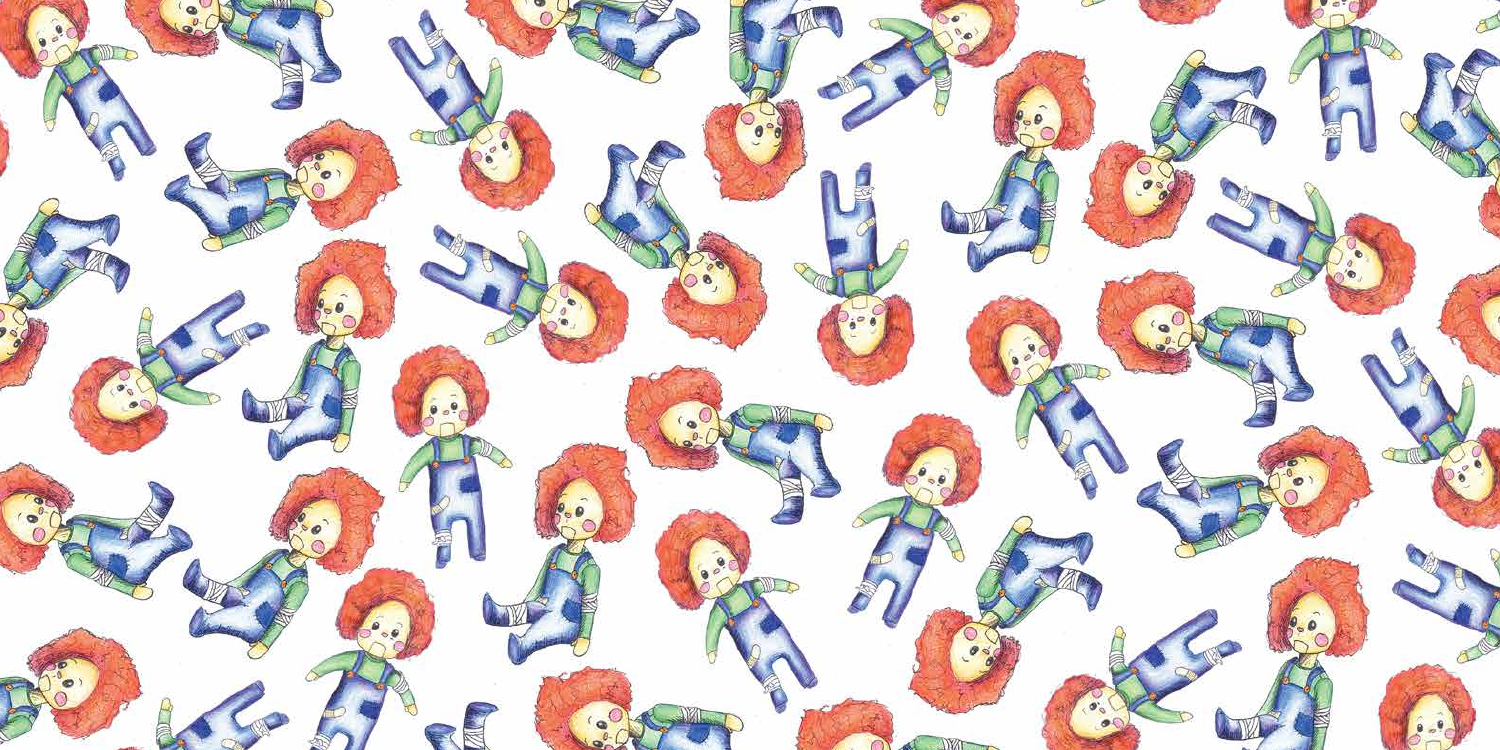

*Sima and Siza* Illustrated by CClaire Ingram Written by Lwando Xaso Designed by Arthur Attwell with the help of the Book Dash participants in Johannesburg on 27 June 2015.

### ISBN: 978-1-928318-24-8

This work is licensed under a Creative Commons Attribution 4.0 Licence (http://creativecommons.org/licenses/by/4.0/). You are free to share (copy and redistribute the material in any medium or format) and adapt (remix, transform, and build upon the material) this work for any purpose, even commercially. The licensor cannot revoke these freedoms as long as you follow the following license terms:

## **Sima and Siza**

Attribution: You must give appropriate credit, provide a link to the license, and indicate if changes were made. You may do so in any reasonable manner, but not in any way that suggests the licensor endorses you or your use.

No additional restrictions: You may not apply legal terms or technological measures that legally restrict others from doing anything the license permits.

Notices: You do not have to comply with the license for elements of the material in the public domain or where your use is permitted by an applicable exception or limitation.

No warranties are given. The license may not give you all of the permissions necessary for your intended use. For example, other rights such as publicity, privacy, or moral rights may limit how you use the material.

Claire Ingram, Lwando Xaso and Arthur Attwell



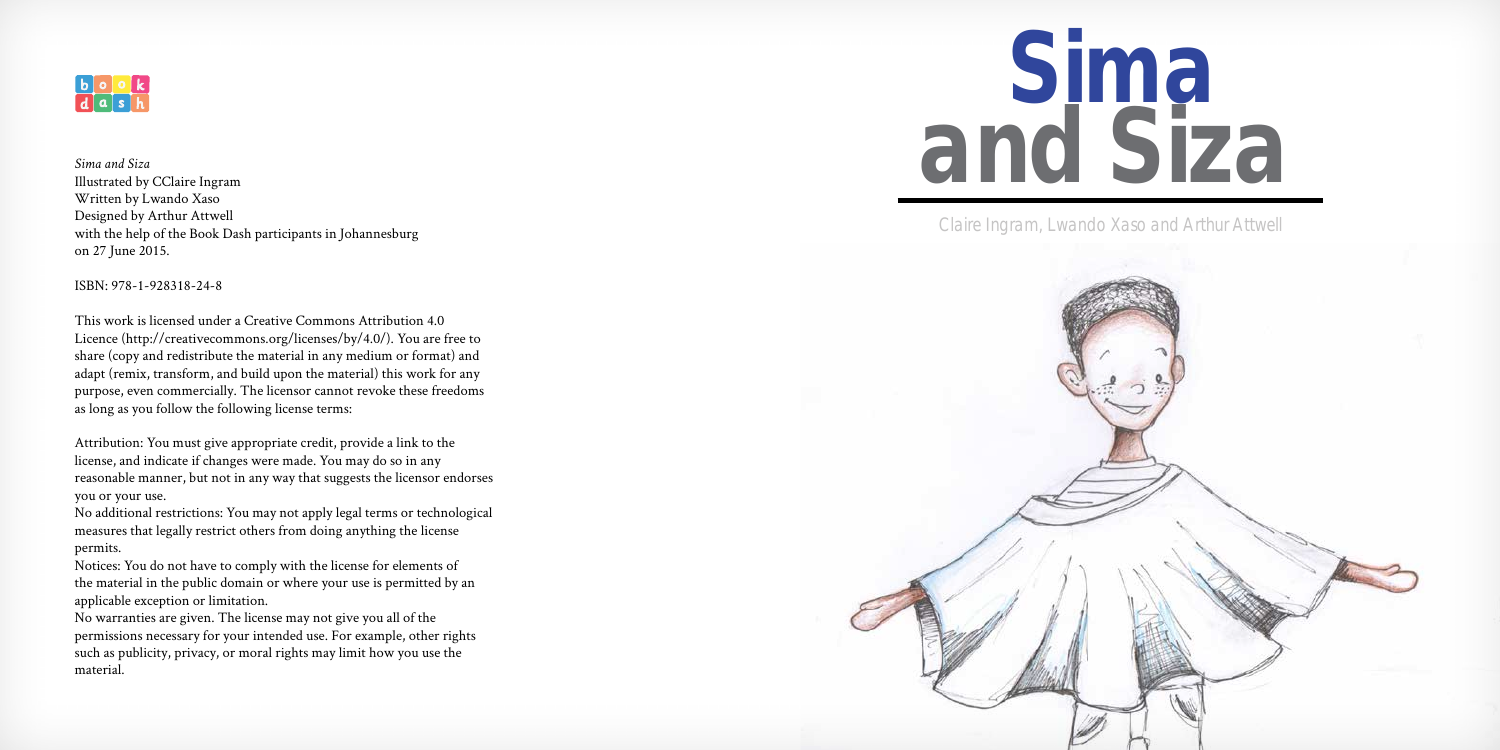Simamkele loves dolls. Mama buys him lots. They keep his loneliness away. Sima's favourite doll is Siza. Sima wants to be a nurse when he grows up.

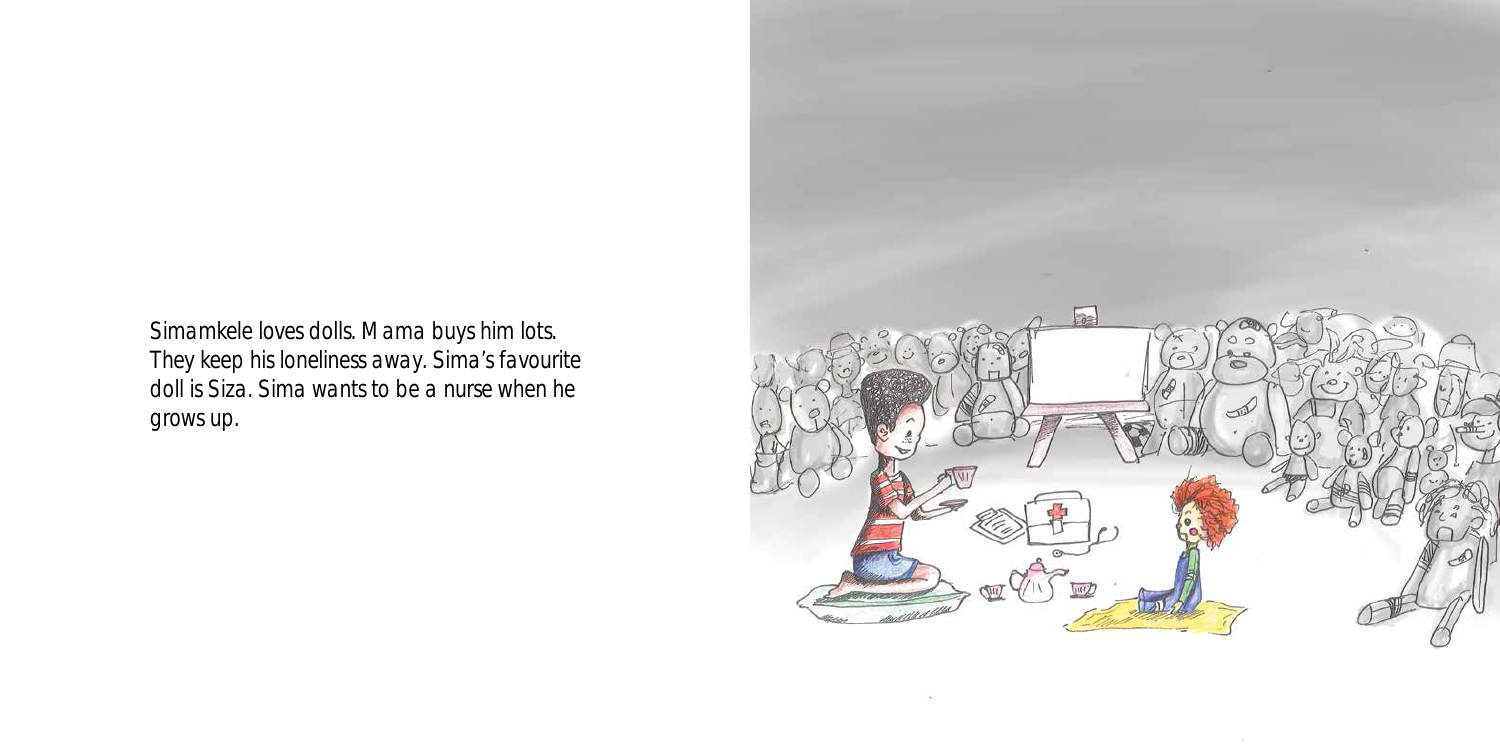

He loves to put on Mama's skirt, and twirl. Like magic, he suddenly becomes Sima the nurse. He plays hospital-hospital and makes sickly Siza and all his dolls better.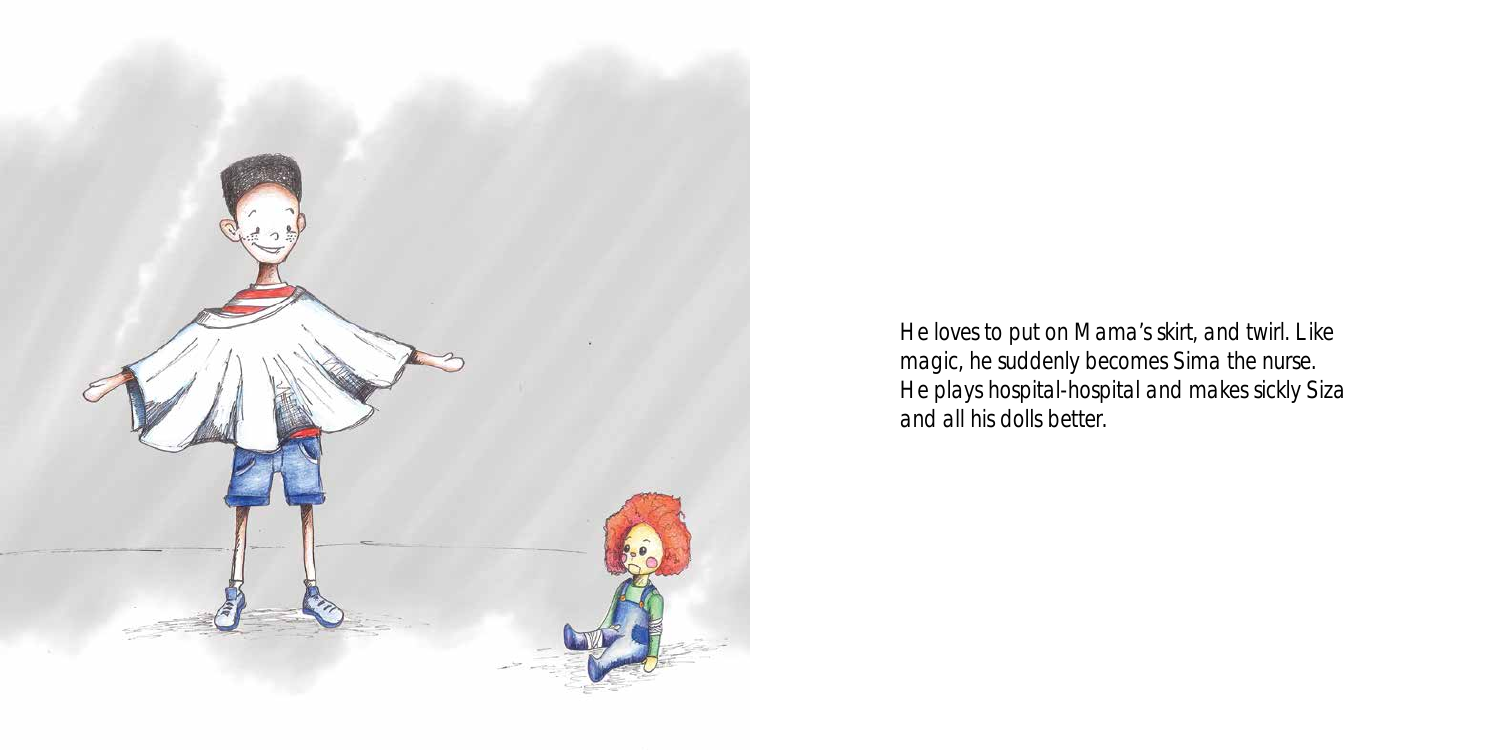Wherever Sima is, Siza is there too.

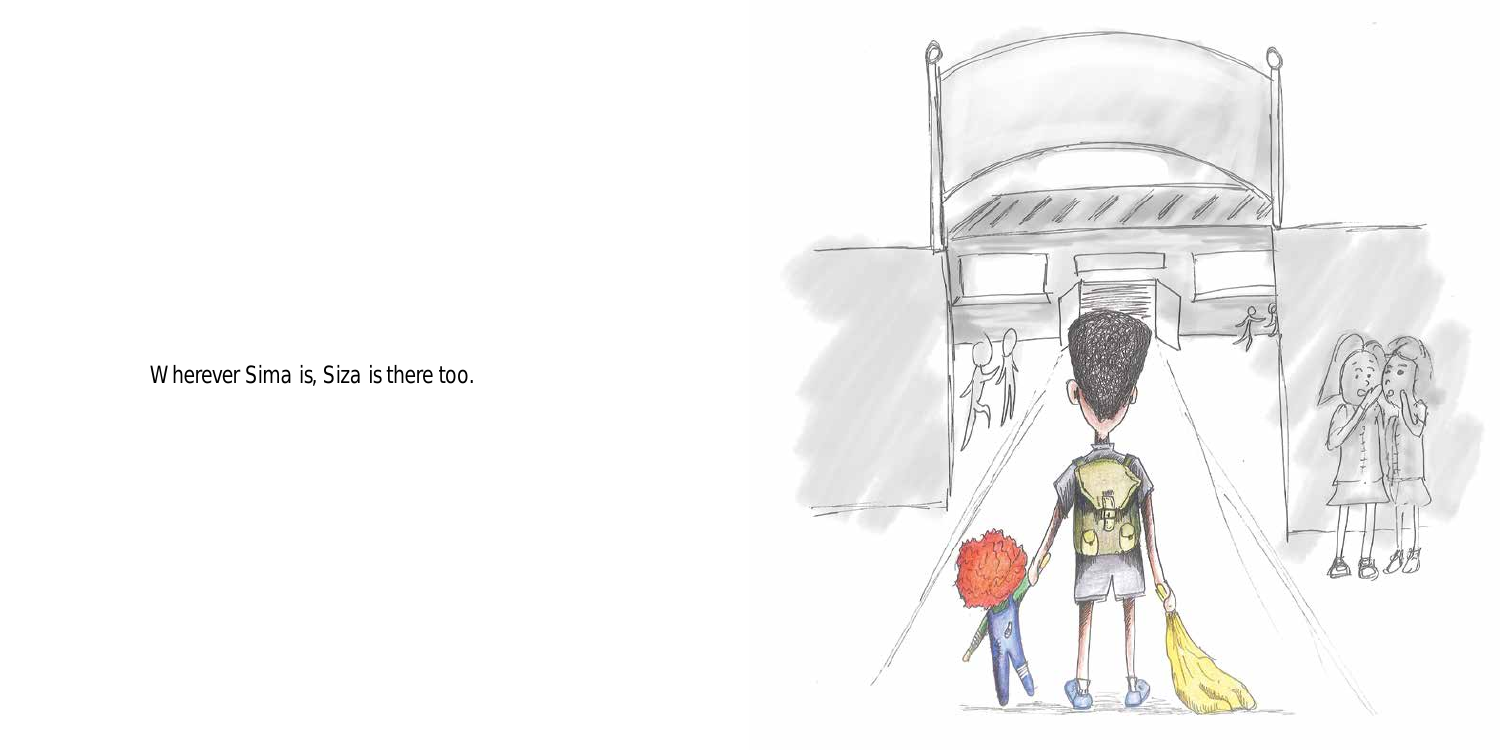

But Sima's friends do not like Siza. One day, they took him away and stuck his head in the toilet.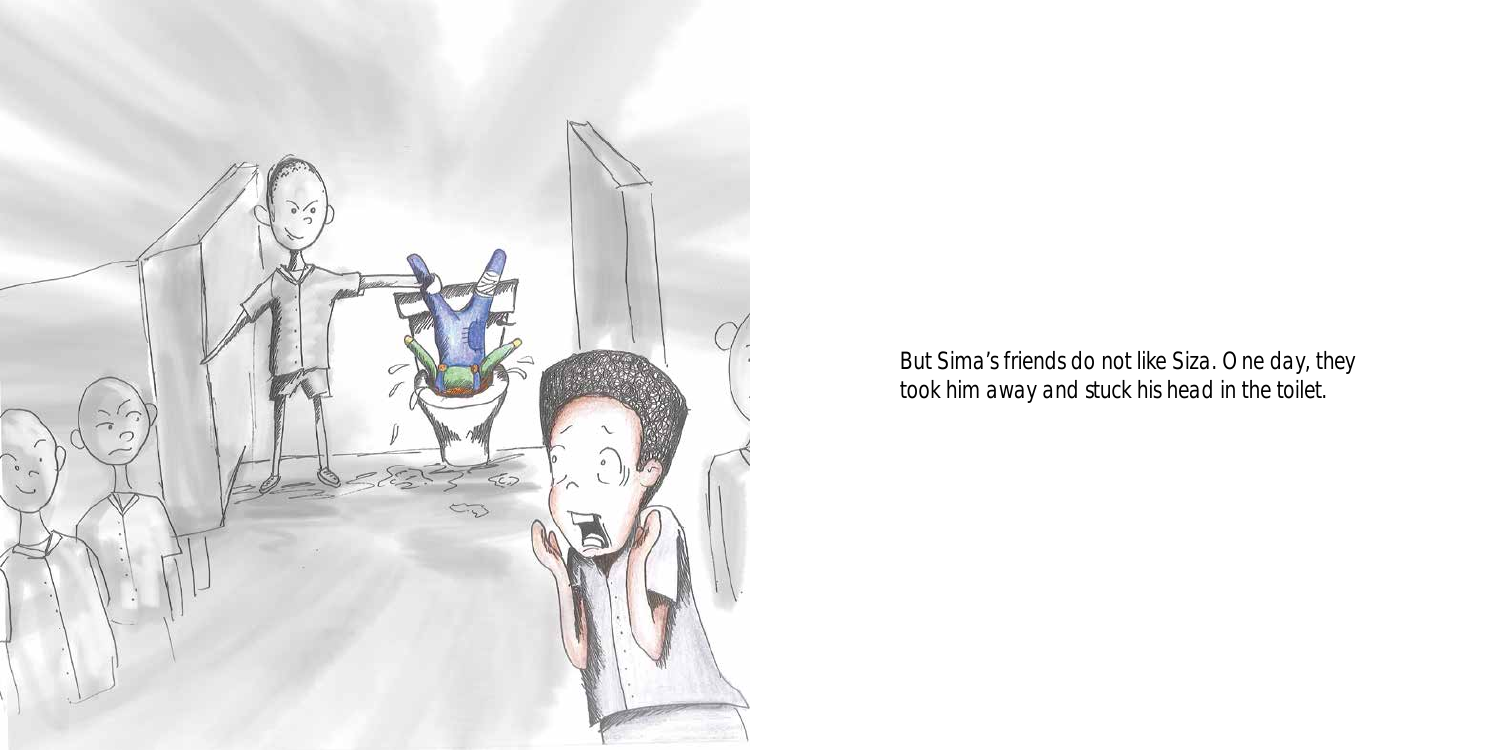When Papa came home, Sima was nursing Siza.

'What are you doing?' asked Papa.

'I'm being a nurse,' said Sima. 'Will you play with me?'

'Yes. But we will go to the park and play soccer,' said Papa.

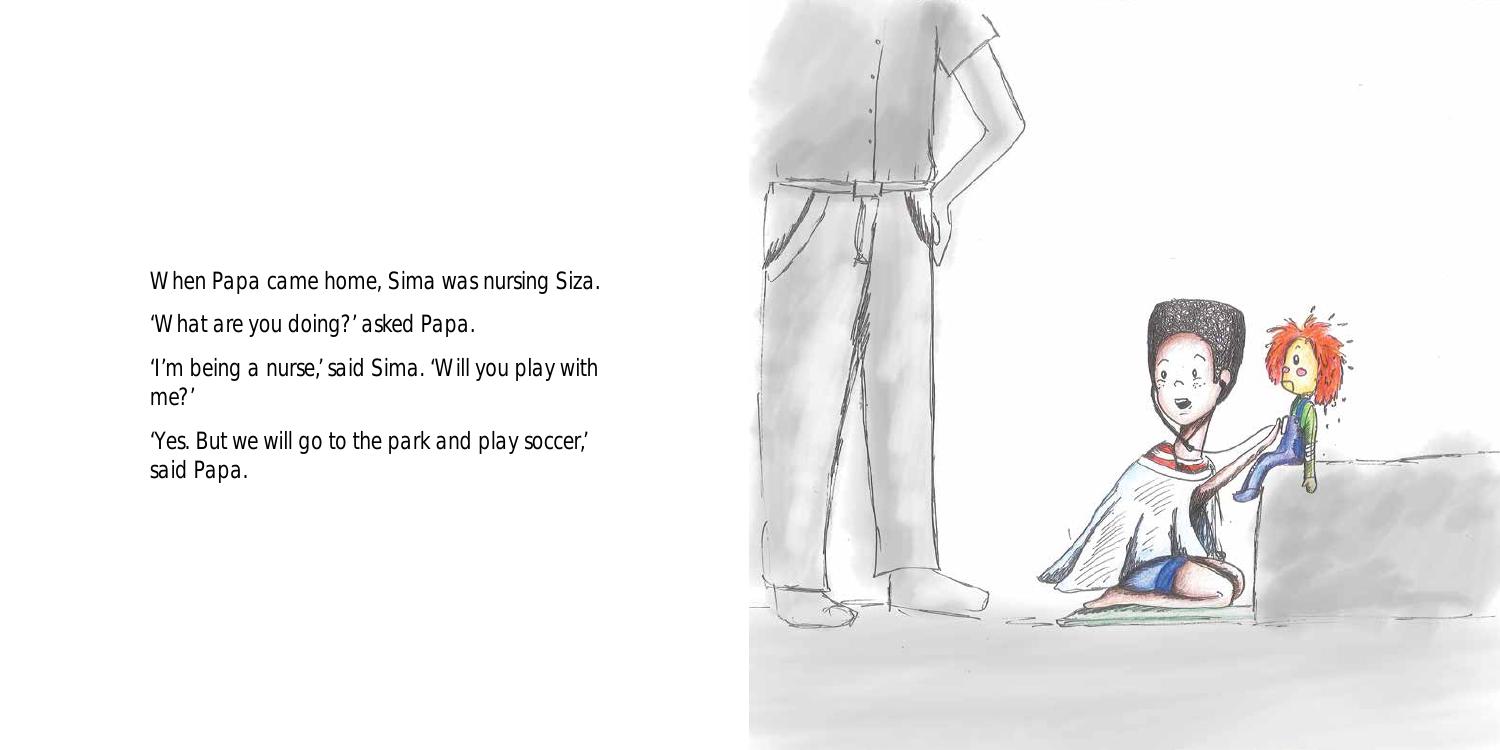

His friends saw Sima and Papa playing soccer. They joined in. Sima and Papa often play soccer now. But they still haven't played with dolls.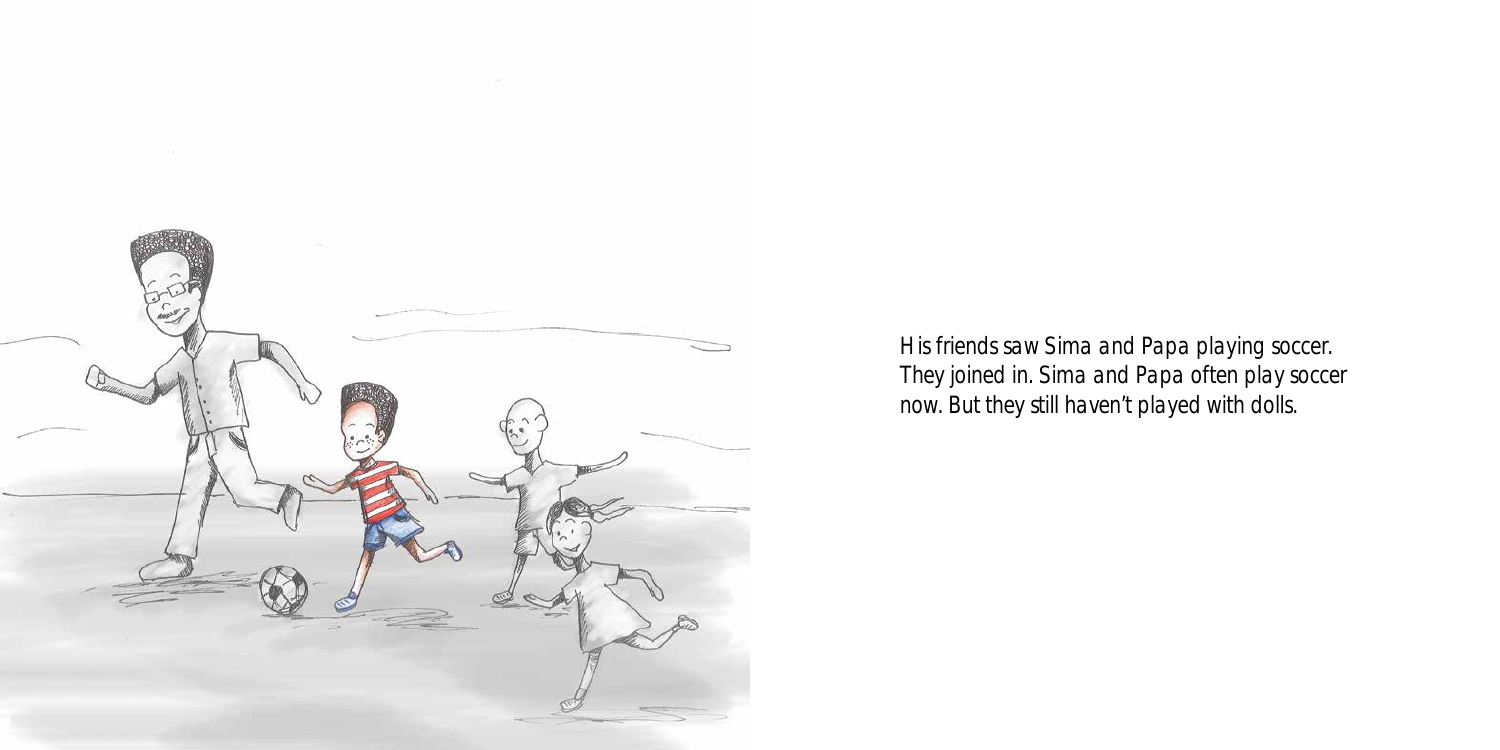One day, Sima was playing hospital-hospital with his dolls. He heard Mama shout. 'Sima! Run! Papa is waiting to play with you at the park.'

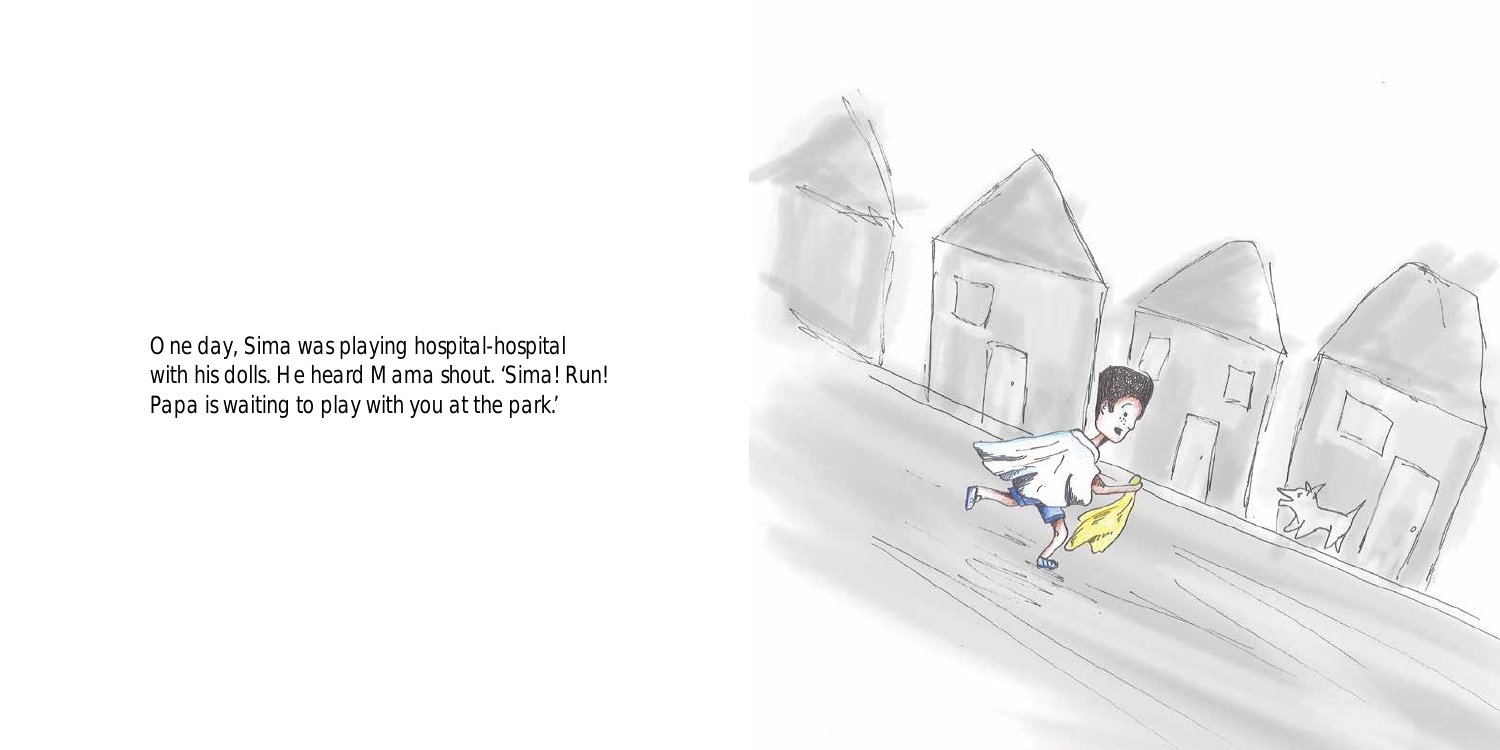

'Why on earth are you wearing a dress?' said Papa in an angry voice. Just then a ball flew out of nowhere and …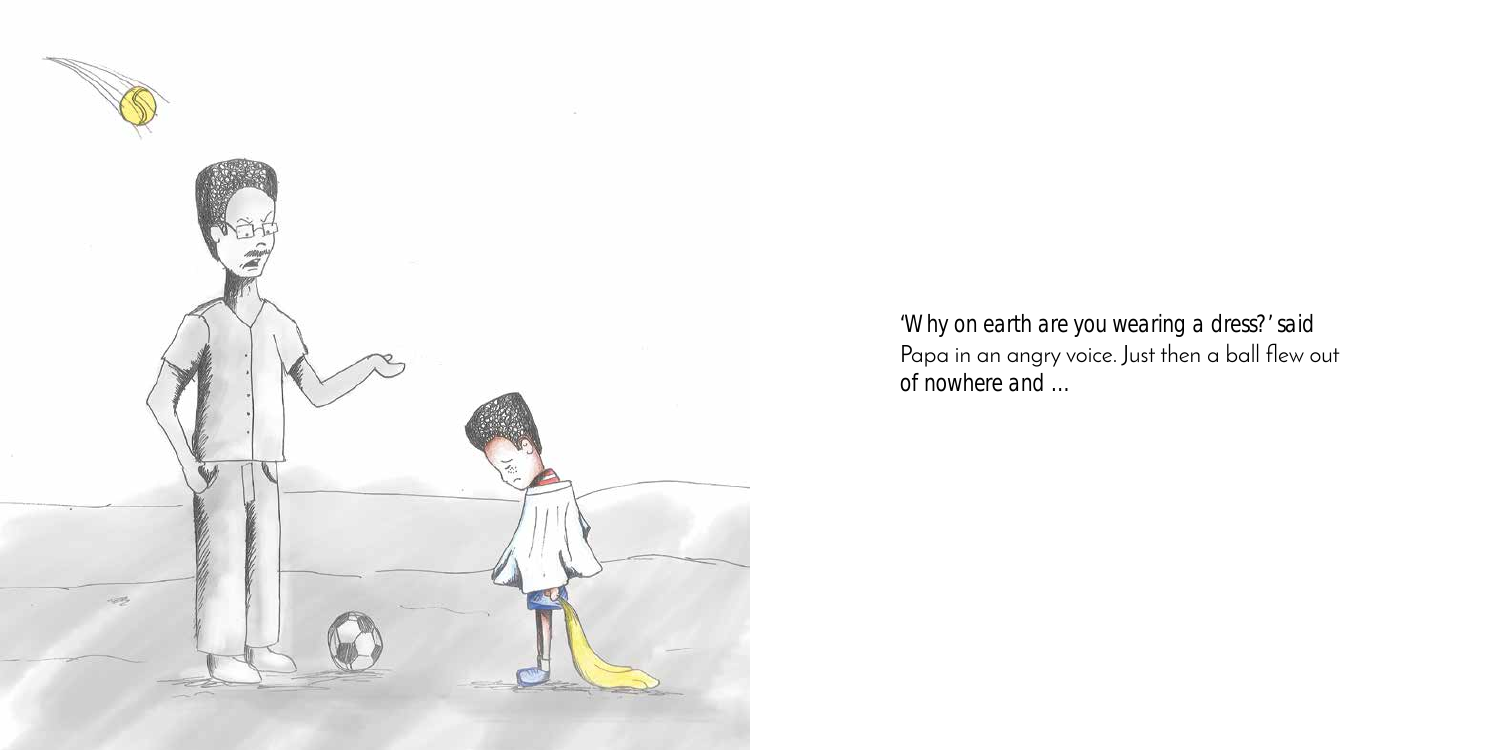… knocked Papa down. Everyone panicked. Except Sima. He knelt and tied his blanket around Papa's bleeding head.

'Call an ambulance!' he shouted.

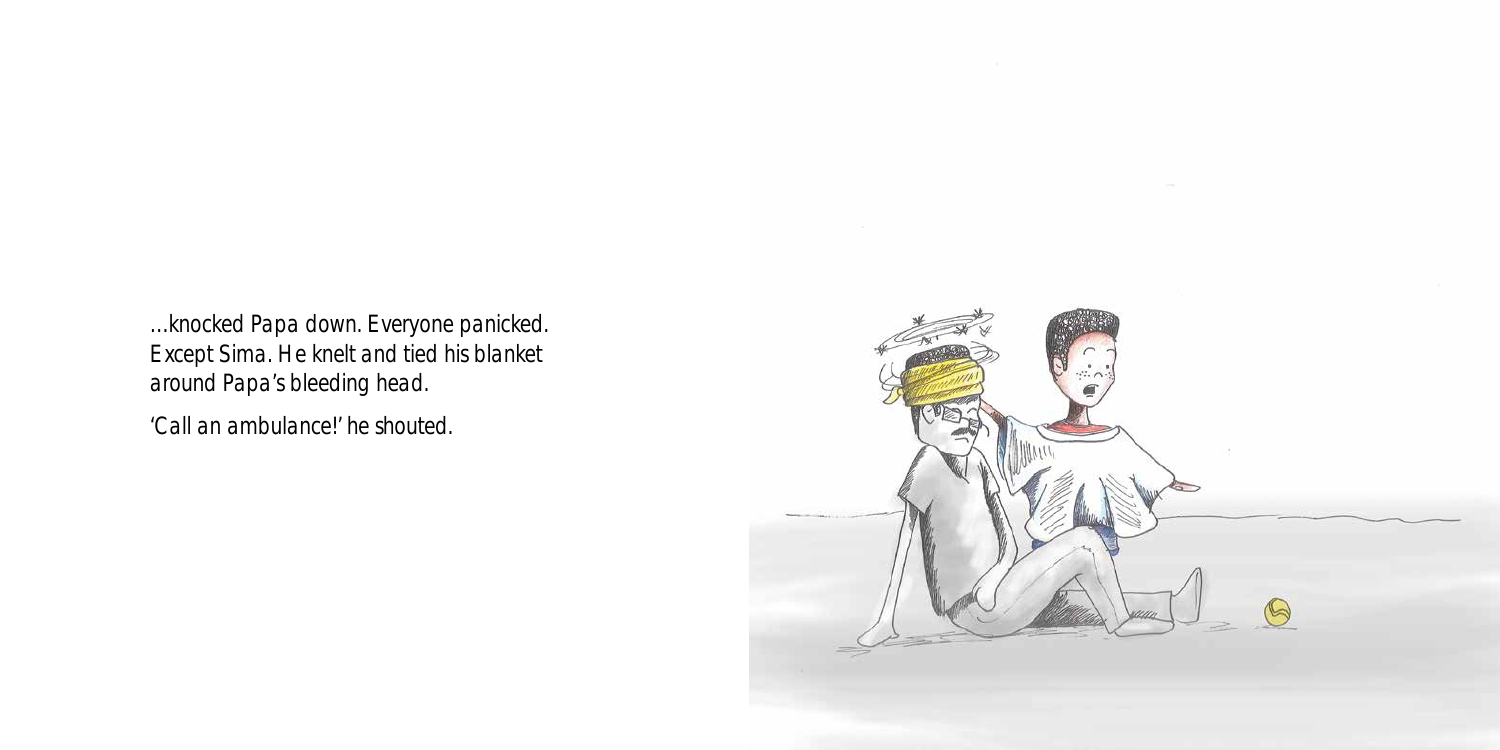

'He needs stiches in his head. You did just the right thing,' said the nurse. Sima was proud.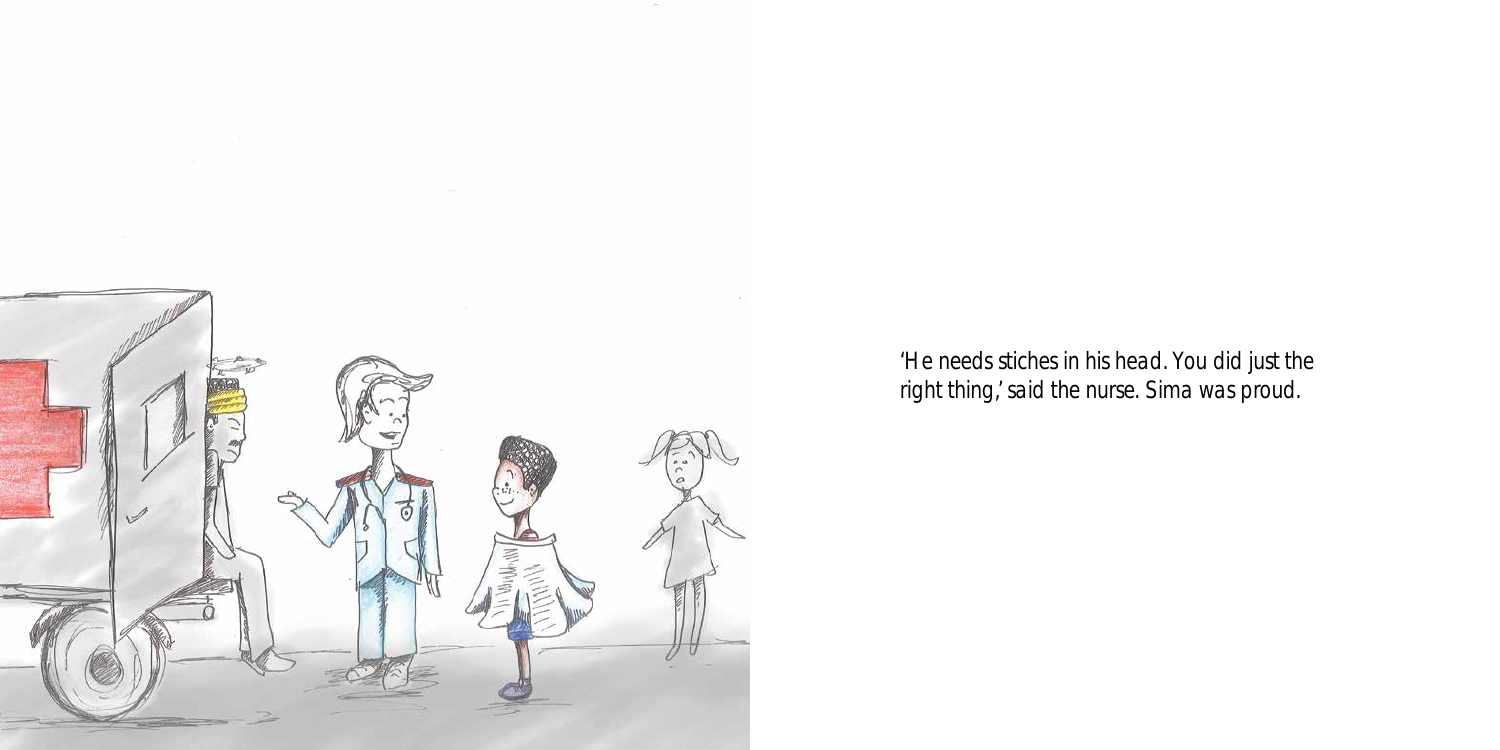'You're a hero. You'll make a great doctor one day.' 'But I want to be a nurse, just like you,' said Sima.

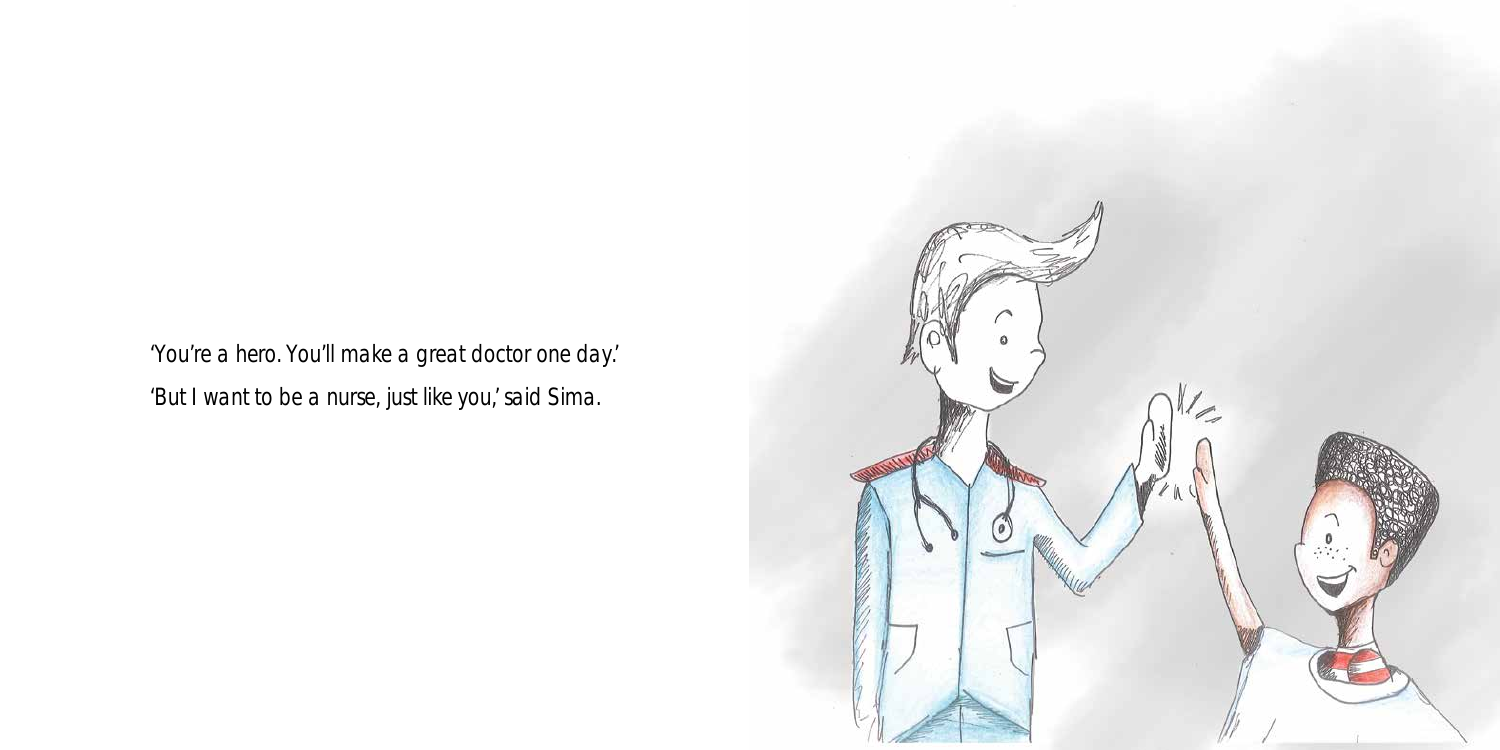

'Thank you, Nurse Sima,' said Papa. Now Sima and Papa play hospital-hospital and soccer – and his friends do too.